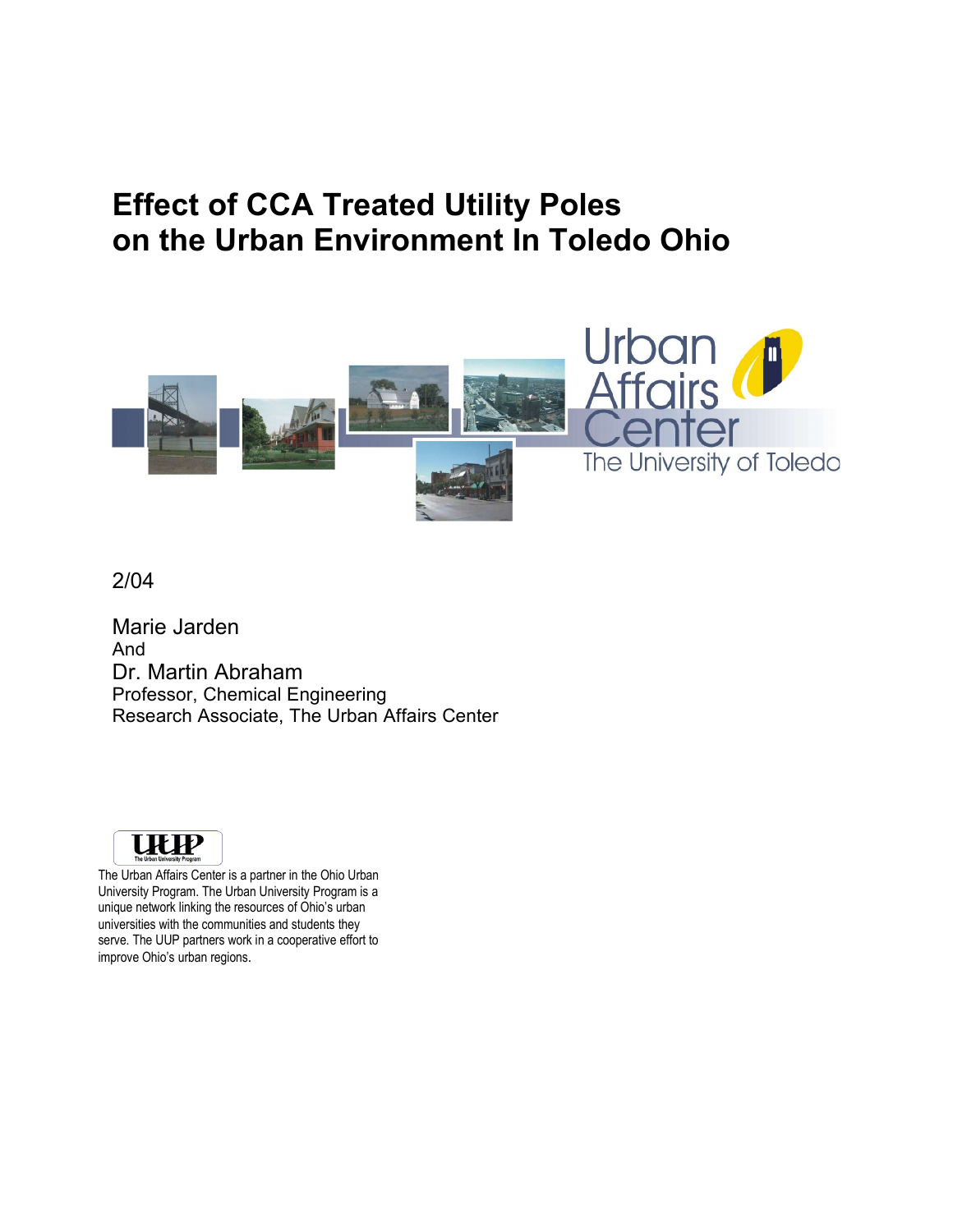Prepared for Urban Affairs Center 2/04

By The University of Toledo Urban Affairs Center

**Marie Jarden** and **Dr. Martin Abraham** Professor, Chemical Engineering Faculty Research Associate, The Urban Affairs Center

**The University of Toledo Urban Affairs Center 2801 W. Bancroft St. Toledo, Ohio 43606 4195303591 E-Mail: uac@utoledo.edu**

**This publication is available for download at the following website: HTTP://uac.utoledo.edu**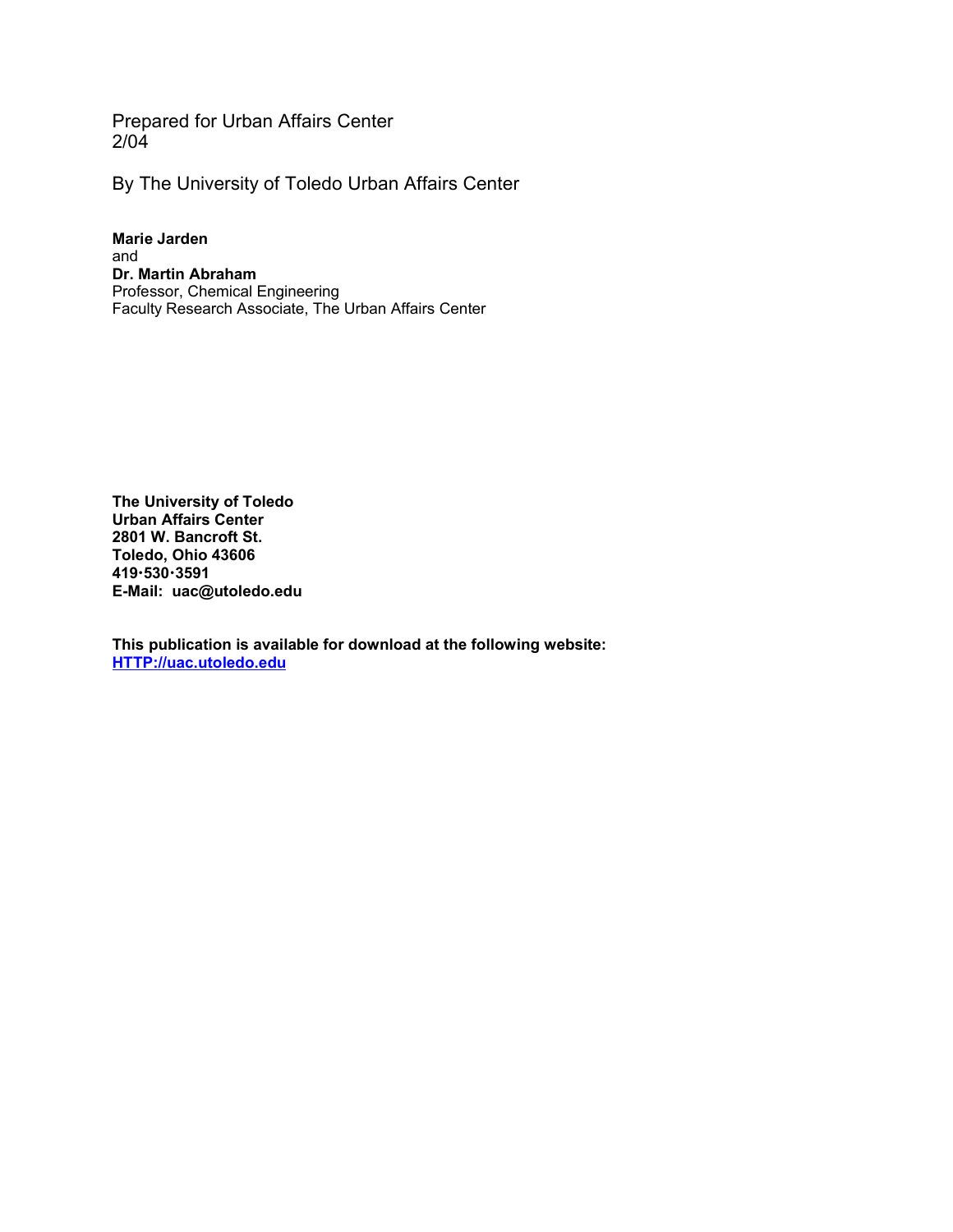# **Effect of CCA Treated Utility Poles on the Urban Environment**

2/04

**Marie Jarden** and **Dr. Martin Abraham** Professor, Chemical Engineering Faculty Research Associate, The Urban Affairs Center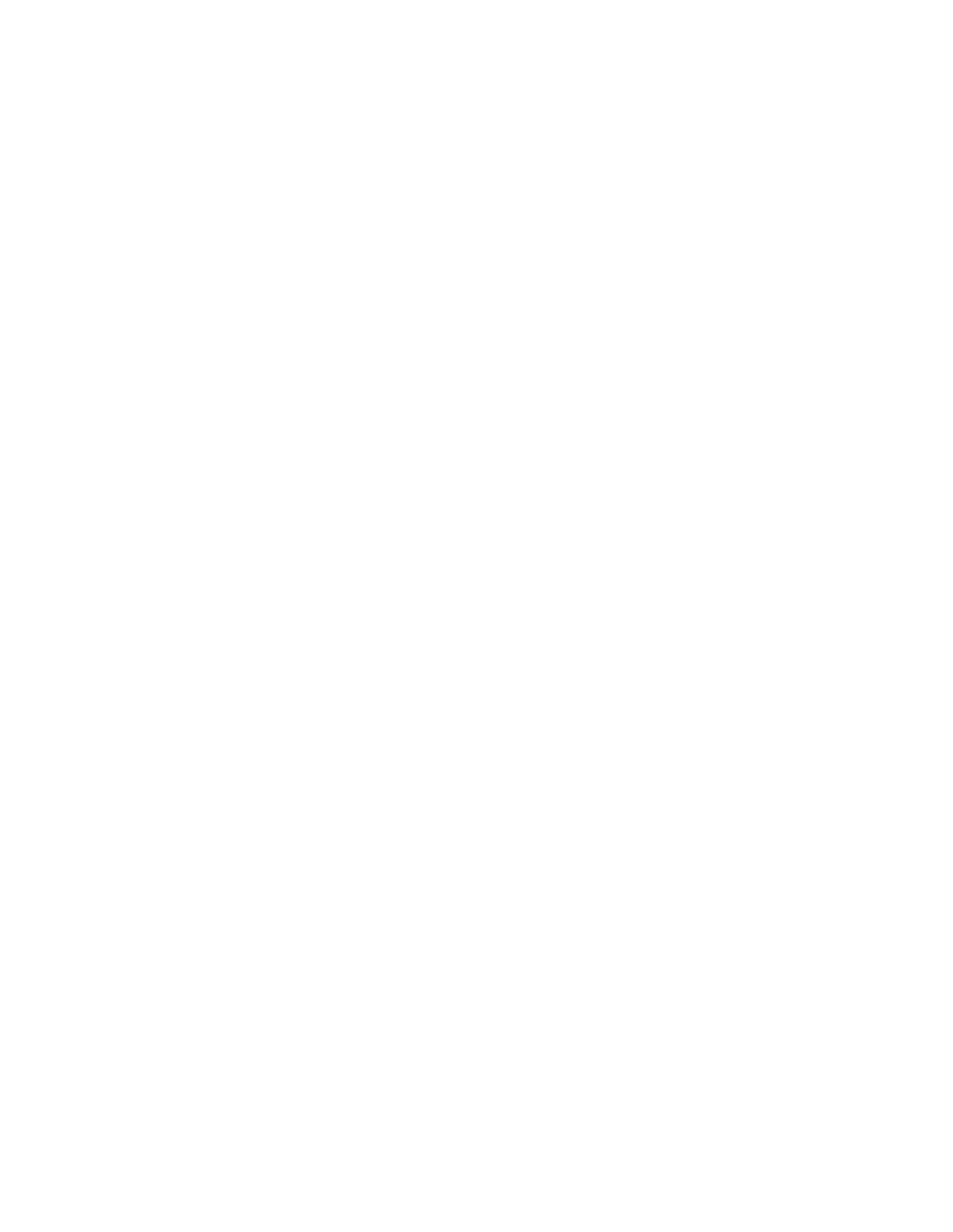# **Table of Contents**

| Introduction. |    |
|---------------|----|
|               |    |
|               |    |
|               | 5  |
|               |    |
|               |    |
|               |    |
|               | 12 |
|               |    |
|               | 12 |
|               | 13 |
|               | 13 |
|               |    |
|               | 13 |
|               | 13 |
|               | 15 |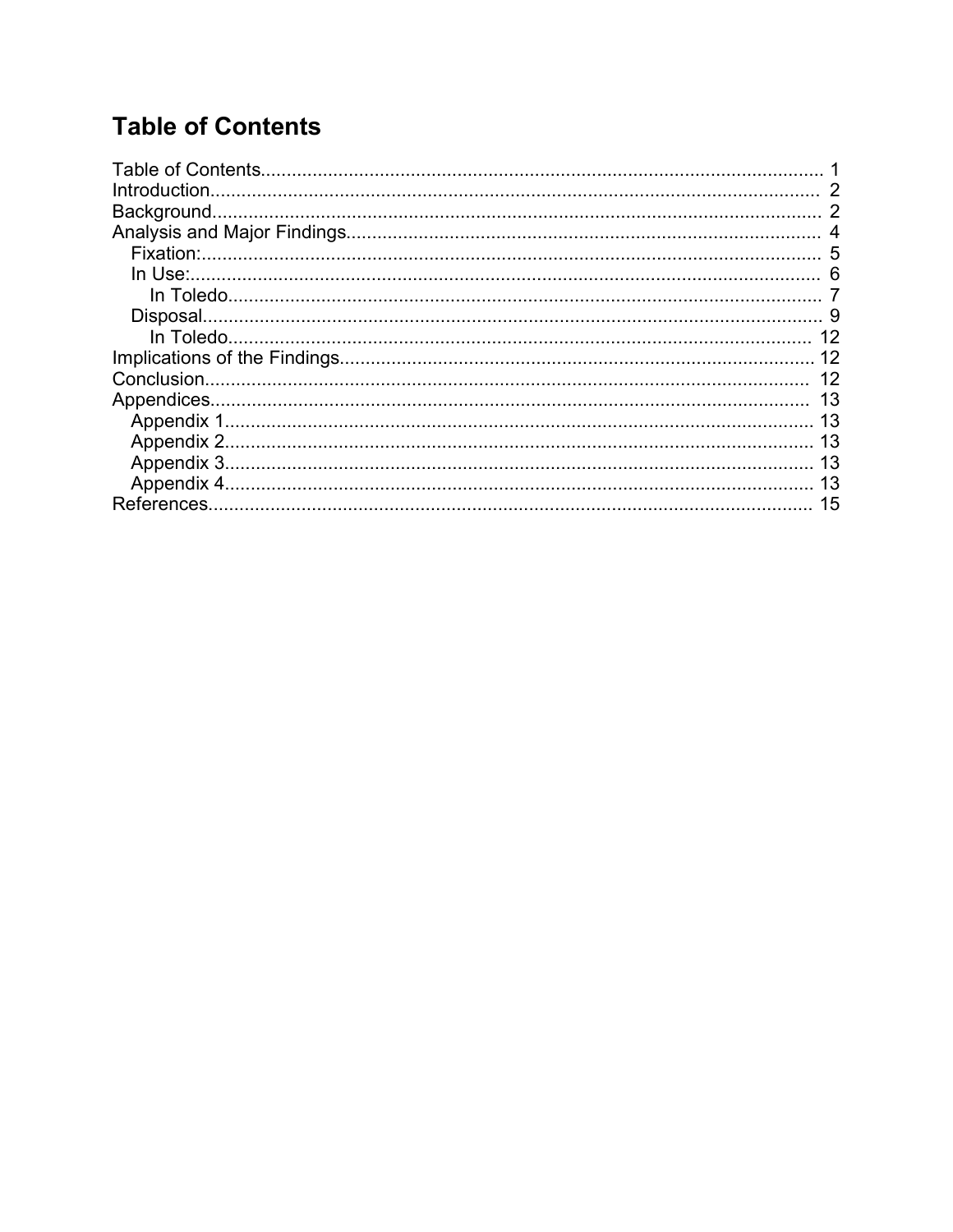### **Introduction**

It is only in recent history that society has begun to think about the environment in the process of making goods. Not only are we looking at the direct effects of using the product, but also how the process and disposal of the good changes the environment. In Toledo, OH the creosote plant off the Anthony Wayne Expressway is a prime example of how in the past we did not consider the environmental effects of our actions. When the plant was closed down the EPA did consider making it a superfund site, the fact was that if you dared to walk around the grounds, chemical laden tar would ooze out from the ground. Times have changed though and environmental agencies would not tolerate such conditions. Instead, firms with potentially hazardous agents are encouraged to examine the life cycle of their product. A life cycle analysis examines every impact a product or good has on the environment, from the "cradle to the grave." is often used. A life cycle analysis for the utility pole was performed to see the impacts, especially in densely populated and older urban neighborhoods. In this case, we need draw upon the literature that examines treated wood as it is made, in use, and when it was disposed, and to apply this knowledge and framework to a consideration of the conditions in the City of Toledo, OH.

Copper, Chromium, and Arsenic treated wood are the main focus for this study because of the recent EPA analysis identifying leaching of those chemicals from treated wood, and their subsequent ban of its use in residential settings. It has been estimated that there are 117,000 utility poles in the Toledo area, and 38% of all utility poles are waterborne treated, and of that 95% are treated with waterborne CCA. We will calculate how much arsenic is released per utility pole over a forty year span and consider the environmental impacts by the utility poles in the Toledo area.

### **Background**

The utility pole is a common fixture in every city. According to the American Wood Preservers Association, it is estimated that there are 134 million utility poles in the United States. All are preserved with chemicals to stop rotting and infestation of insects. If these chemicals leach into the soil and air, there will be an impact on the environment. The question is, how much of an impact do they have on the urban and rural environments? The chemicals embedded into the wood are known to cause problems to humans at high exposure levels, but what about normal use of utility poles and other treated wood?

There are three main types of preservatives for treating wood used as utility poles, Copper Chromium Arsenate (CCA), pentachlorophenols (PCP) and creosote. Because all three leach into the environment, they all have the potential to affect humans; CCA contains the poison arsenic, PCP is known to cause birth defects and fetal damage, and creosote is a carcinogen. CCA is a waterborne chemical and has some advantages, it leaches the least and it is inexpensive compared to other types of waterborne preservatives. Since the 1980s the use of CCA has dramatically increased. In 1964, 0.3% of all poles were treated with waterborne chemicals. (See Figure.1) In 1996, 95% of all waterborne wood preservatives were CCA and 38% of all poles were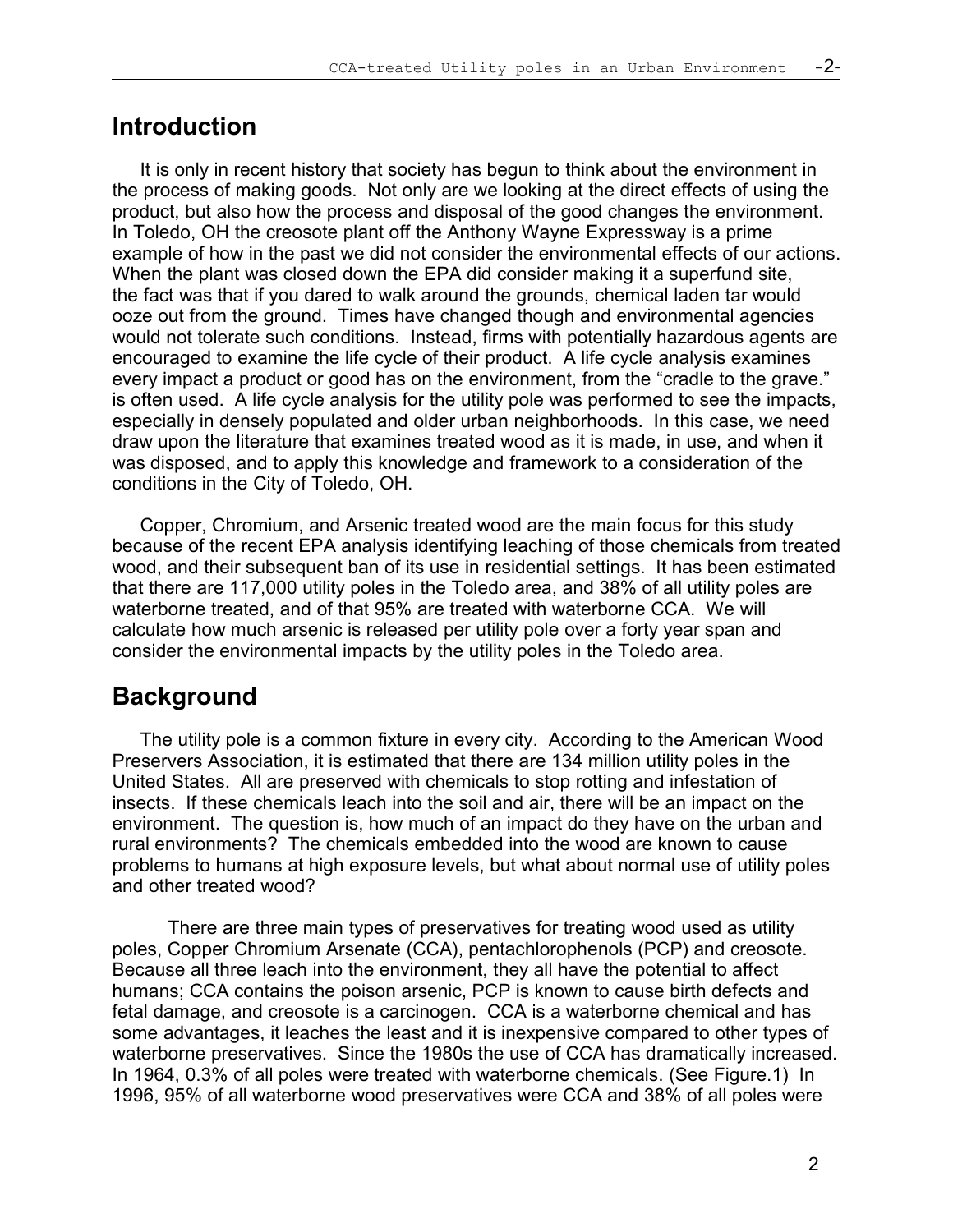treated with these waterborne preservatives. [10]



#### **Figure 1. Annual consumption of treated wood by preservative type**

Source: "The Recycling Potential of Preservative Treated Wood" by Colin C. Felton and Rodney C. De Groot, Forest Products Journal Vol. 46, No. 7/8; and American Wood Preservers Institute.

There are three types of CCA, depending on the percentage of each chemical in the treating agent. They are designated by the letters A-C. Type C is the kind used for utility poles and typically has 18.5% Copper (Cu), 47.5% Chromium (Cr), and 34% Arsenic (As). There are also different retention values depending on how the treated wood product is going to be used. The retention value is the amount of CCA per volume of treated wood, low retention values are used in treating wood for private use while higher retention values are used in utility poles and poles that will be used in aquatic environments. To preserve against decay and fungi the retention value has to be 3.0 kg/m<sup>3</sup>, but most utility poles are made to achieve a target retention value of 9.6  $kg/m<sup>3</sup>$ . [3]

In February 2002, the Environmental Protection Agency (EPA) stated that no CCA treated wood would be permitted for residential use after December 2003. This was in response to a growing concern that children playing on swing sets made of CCA treated wood were absorbing arsenic through their skin. Many people have also built decks and other outdoor objects that are a part of their everyday life from the CCA treated wood. There is no evidence that absorption of arsenic through the skin is a major problem. But, there have been documented cases about families burning CCA treated wood and showing signs of arsenic poisoning such as black outs, seizures, hair loss, nosebleeds, skin rashes, and extreme fatigue. [4] The families did not die, but plants and other small animals did. Children playing on the CCA treated wood have not shown signs of arsenic poisoning, but there is the possibility it is still being absorbed into their systems. The low doses of arsenic will not cause immediate problems, but in lab studies it has been shown that continuous low doses of arsenic does lead to a higher occurrence of cancer.

This report intends to discern how the environment is affected by the utility pole. Presented here is an elementary life cycle of a utility pole, the analysis of data on the leaching of CCA, and how much of an impact it is having on the urban environment. This report specifically examines the city of Toledo, OH and how the data on CCA relates to it.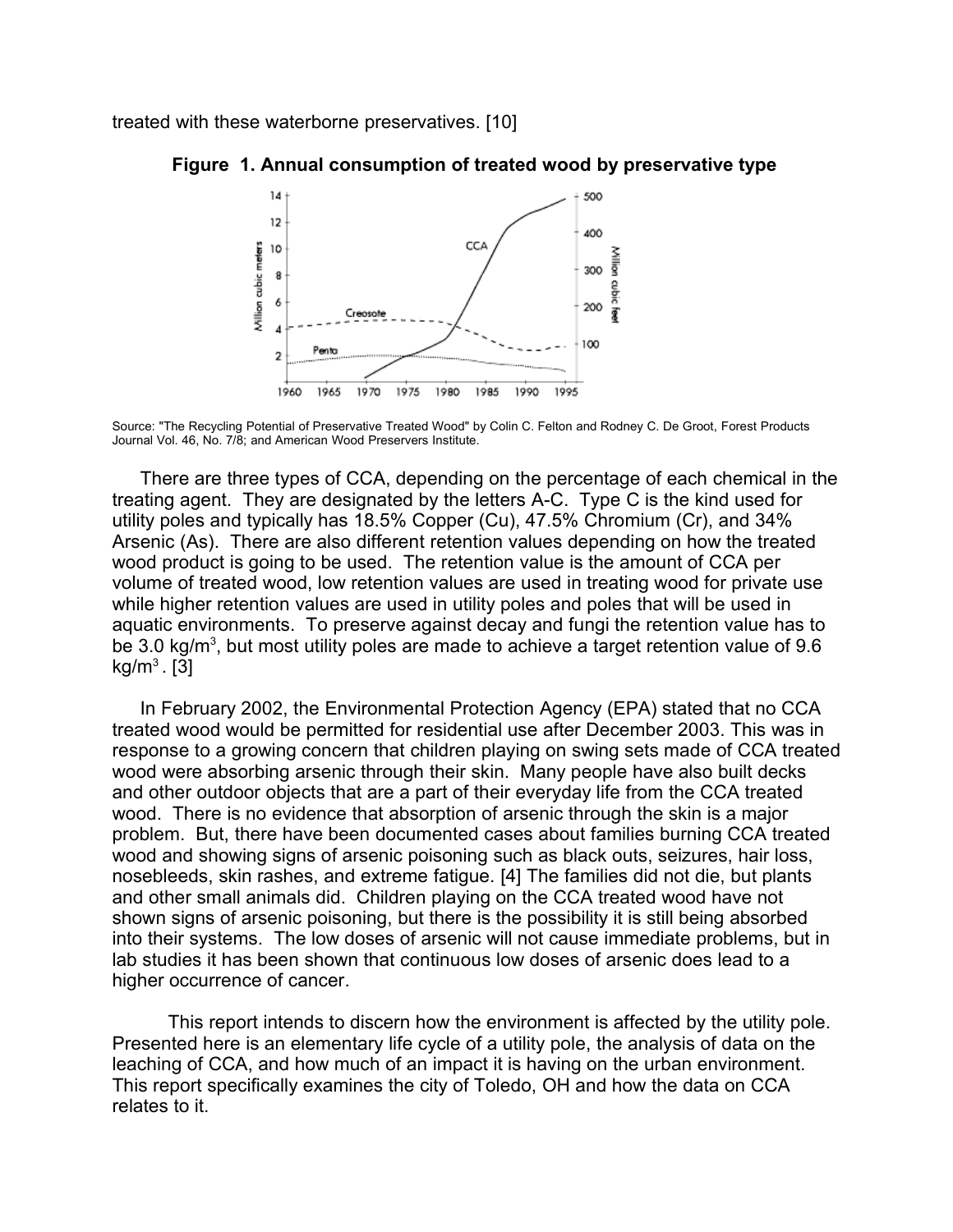### **Analysis and Major Findings**

A life cycle analysis involves looking at every aspect of a product's life. This includes everything that goes into a product, and how the product is exposed to other things. The stages in the life of a utility pole that are addressed here are production, service of pole, and how it is disposed. This study looks at the CCA associated with utility poles and how it affects the environment.

The sustainability of using CCA treated wood for outdoor use is an issue that needs to be assessed. Sustainability involves "environmentally compatible development"; developing technology that neither poses a problem now, nor will pose a problem for future generations. Sustainability is an important issue if we are to minimize damage to the environment. The utility pole is in every city and whether or not it is hurting the environment now, or will in the future, should be examined.

Copper, chromium, and arsenic can enter the body through ingestion, dermal contact, and inhalation. In 2001, the EPA reduced the permissible level of arsenic that can be in the drinking water from 50 parts per billion to 10 parts per billion. States are expected to comply by 2006. The no observed adverse effect level of dermal contact with arsenic is 580 g/m<sup>3</sup>. This means the average human can place a concentration of 580 grams of arsenic per 1 cubic meter of skin and not see any signs of the arsenic affecting them. The level of chromium ingestion that does not pose a threat is 0.1 mg/L. Of all these chemicals, arsenic is the main concern because it can be so lethal at low doses. As shown in table 1, arsenic has the lowest doses acceptable for all three contact pathways. For these reasons, the focus of this study will be the leaching of arsenic into the environment.

|          | <b>Dermal</b>        | <b>Inhalation</b>               | Ingestion   |
|----------|----------------------|---------------------------------|-------------|
| Copper   | ۰                    | 0.1 mg/ $m^3$                   | $1.3$ mg/L  |
| Chromium |                      | 52-1000 $\mu$ g/ m <sup>3</sup> | $0.1$ mg/L  |
| Arsenic  | 580 g/m <sup>3</sup> | 10 $\mu$ g/ m <sup>3</sup>      | $0.01$ mg/L |

| Table 1. Copper, Chromium, and Arsenic Toxicity by Doses |  |  |  |  |
|----------------------------------------------------------|--|--|--|--|
|----------------------------------------------------------|--|--|--|--|

The specifications of an average utility pole will be used in future calculations and are presented here:

Volume: 0.35 m $3$  [2] Bottom diameter: 25-40 cm [2] Length: 8-14 m [2] Life span: 40 years [9]

They are important in calculating concentration levels and other data. The life span is when the average utility pole is taken out of service for weathering reasons.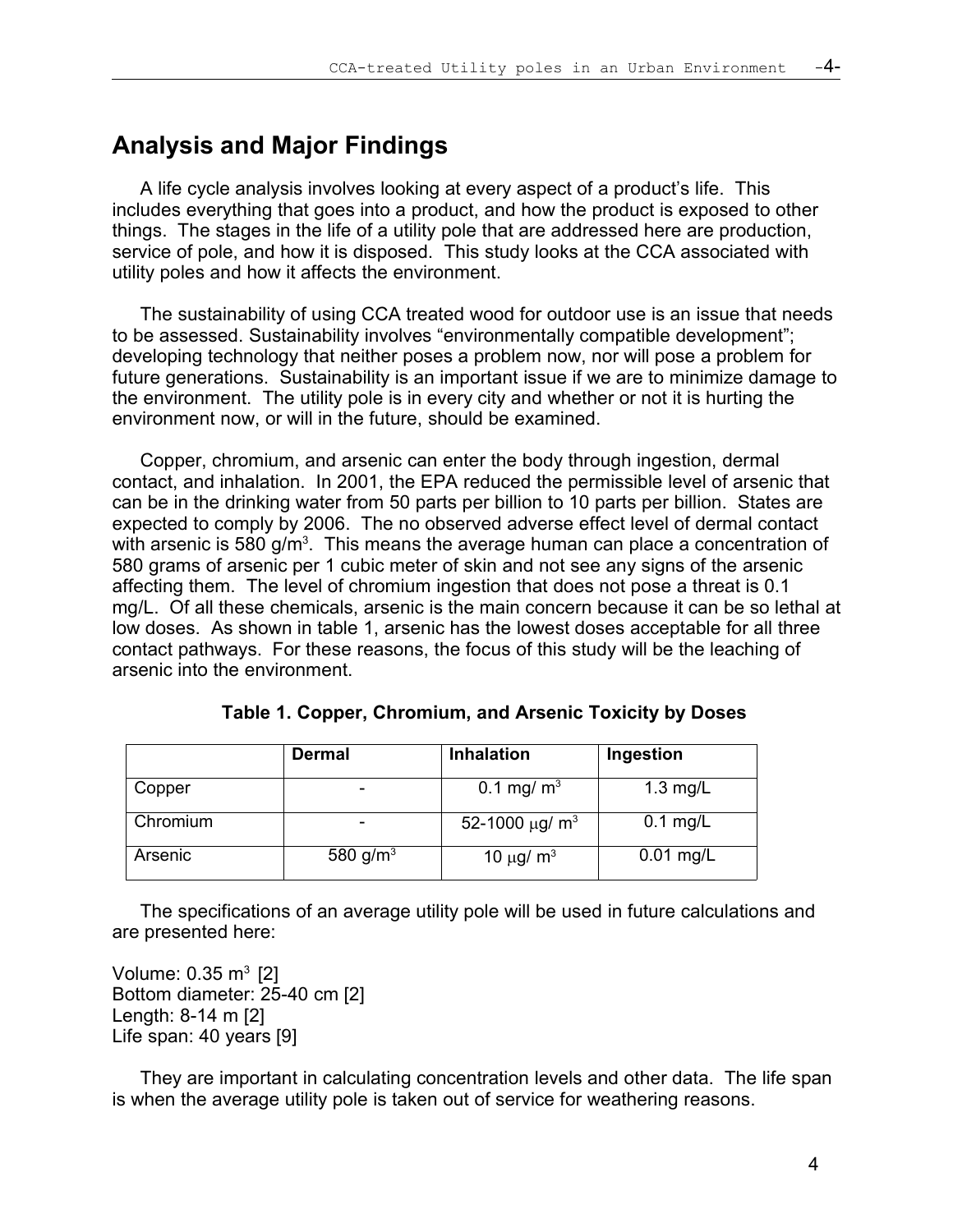As stated, an elementary life cycle analysis was done on the utility pole. There are three main stages in the utility pole cycle: fixation, in use, and disposal. During all of these stages, the CCA is discharged into the environment.

### **Fixation:**

Wood used in outdoor projects must be chemically protected to reduce such problems as insect infestation, damage by animals, rotting due to microorganisms, and water damage. The CCA is embedded into utility poles to prevent the poles from becoming soft so that service people can climb them. The process of imbedding preserving chemicals into the wood is known as fixation.



### **Figure 2. The Bethel Process of CCA Fixation**

The Bethel Process of preserving wood, patented in 1838 (described above in Figure 2), is the most common method of delivering the CCA into the wood. During the process, the wood is dried so that the moisture content is lowered considerably. Then the wood is placed in a vacuum chamber, drawing the aid out of the wood. A mixture of CCA, was, and water is then delivered into the wood, under pressures that can reach 250 psi. Next, the pressure is reduced back to atmospheric pressure (14 psi) and the wood is transferred to a kiln and dried to reduce the moisture content. [8] The success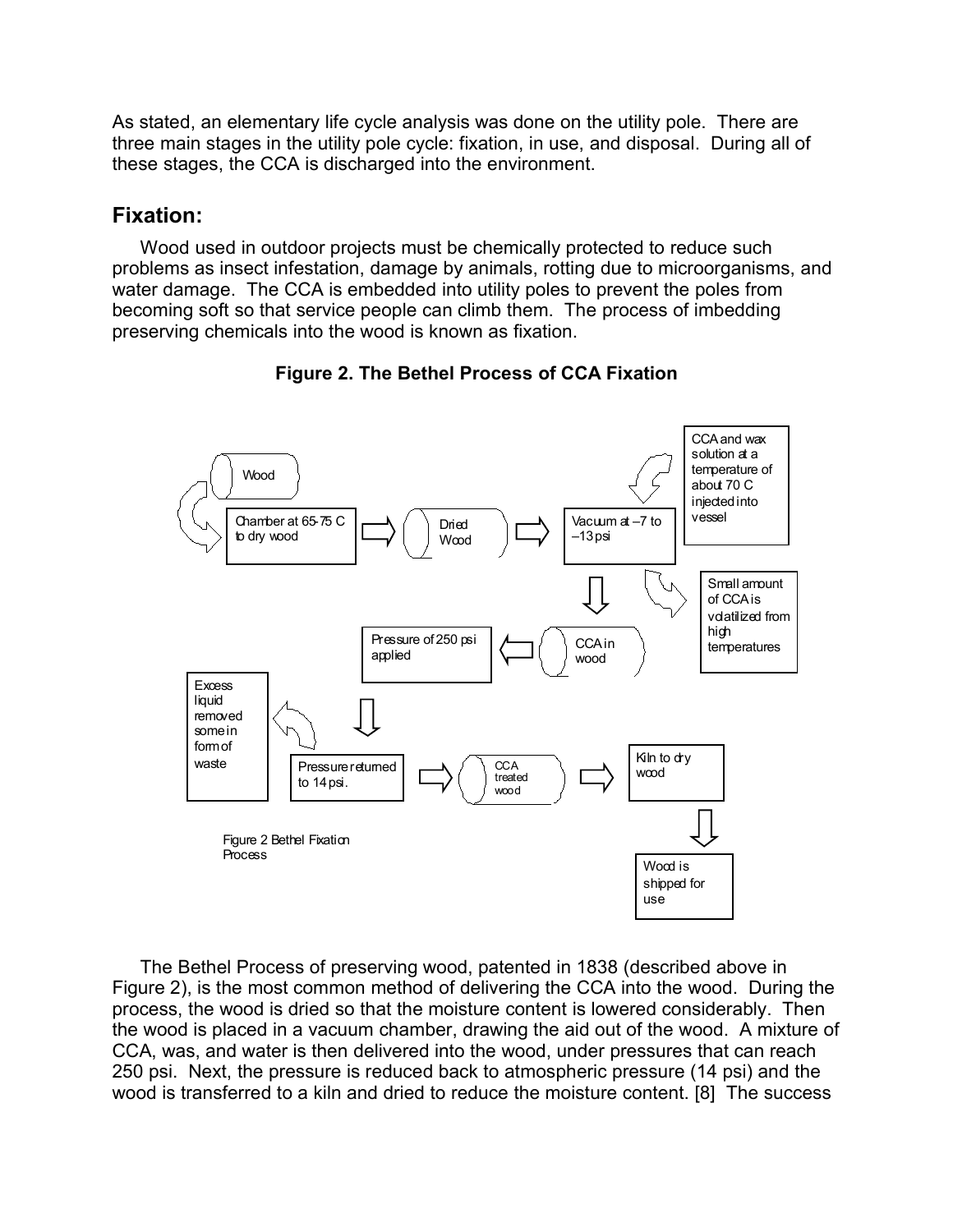of the process is affected by temperature and duration of the fixation process.

Wastes are produced during this process, primarily as CCA is released into the environment in the form of wastewater. Wastewater can be disposed of on-site or transported to a hazardous waste facility. The EPA defines any soil or water waste that is above 5.0 parts per million for arsenic or chromium to be hazardous and as such must be taken to a hazardous waste disposal site.

### **In Use:**

There have been many studies conducted examining the leaching of CCA treated wood during use. J.A. Hingston et al. [6] stated that none of these tests really converges on a definite answer to the CCA leaching problem. All the tests were run under different conditions and with different methods. Most tests take a piece of CCAtreated wood and put it in certain conditions to simulate the environment. These conditions can include water that has different pH and salinity levels. Different exposure to amounts of water and temperature affect the amount of CCA leached. Each started with different concentrations of the copper, chromium, and arsenic in the initial CCA. There were different species of wood compared also particleboard was compared to unprocessed wood. Size of the blocks of wood changes the amount leached. Hingston [6] showed that although all the tests were done under different conditions and show different leaching amounts, the tests all show a significant decrease in amount of chemical leached from 12 hours to 90 days.

CCA treated wood used in aquatic environments have the largest leaching rate. The amount of leaching from utility poles can be modeled according to exponential decay:

Cu loss ( $\mu$ g cm<sup>-2</sup> day<sup>-1</sup>) = ae<sup>-bt</sup>

Where a and b are constants that are found but inserting actual data into the equation, t is the time in days, and e is the inverse of natural log (approximately 2.71828). By taking test results from leaching rates over different periods, we can develop a general equation for CCA leached over time.

Data from a study [6] on the leaching of the different chemicals in treated wood is presented in Table 2. The flux is the change in the amount of CCA leached. All studies have shown that the CCA flux is in great amounts initially but then falls dramatically.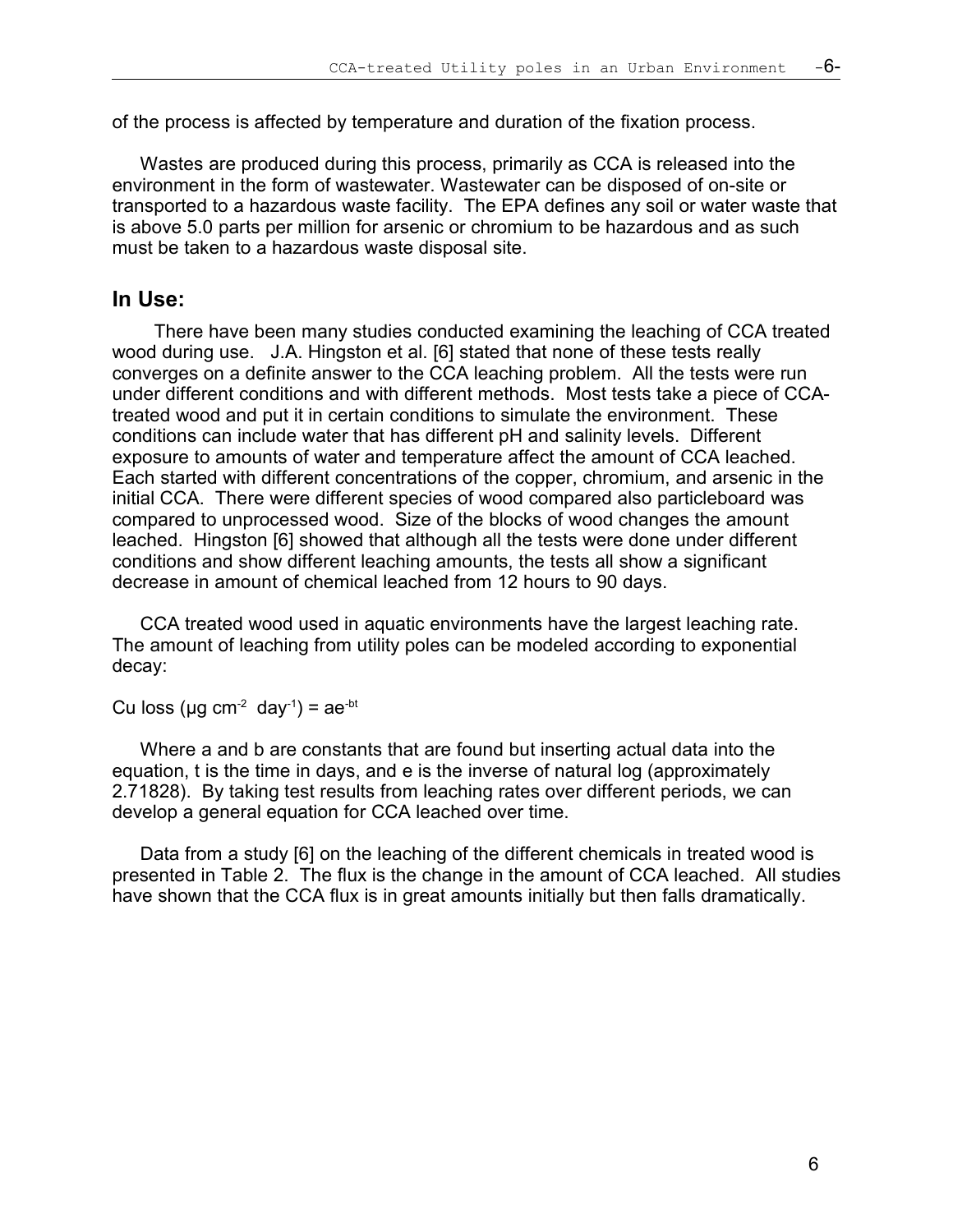|  |  | Table 2. Copper, Chromium and Arsenic Leached over Different Periods |  |  |  |  |  |  |
|--|--|----------------------------------------------------------------------|--|--|--|--|--|--|
|--|--|----------------------------------------------------------------------|--|--|--|--|--|--|

|          | 12 hour flux ( $\mu$ g cm <sup>-2</sup> day <sup>-1</sup> ) | 90 day flux (µg cm <sup>-2</sup> day <sup>-1</sup> ) |
|----------|-------------------------------------------------------------|------------------------------------------------------|
| Copper   | $4.3 - 5.6$                                                 | $0.5 - 0.6$                                          |
| Chromium | $0.03 - 0.1$                                                | 0.003-0.006                                          |
| Arsenic  | $3.3 - 8.2$                                                 | $0.4 - 0.5$                                          |
| [6]      |                                                             |                                                      |

The information from this study will be used for data analysis because the conditions of the experiment correlated most with the environment a utility pole would be found in. The study also took into account stresses in the environment.

Using the equation given for leaching and the data for different periods of leaching, a model equation can be formed to find how much CCA moves into the environment. This was done by solving the equations simultaneously. (see Appendix 1)

Cu loss (µg cm<sup>-2</sup> day<sup>-1</sup>) = 5.011e<sup>-0.0245t(day)</sup> Cr loss (µg cm<sup>-2</sup> day<sup>-1</sup>) = 0.0658e<sup>-0.0298t(day)</sup> As loss (µg cm $^{-2}$  day $^{-1}$ ) = 5.85e $^{\text{-0.0285t(day)}}$ 

As shown here, the chemicals do not leach at the same rate; arsenic leaches the fastest, and Cr the slowest.

By integrating these equations with respect to *t* for a period of 40 years (average life of utility pole), the result is the loss of the chemical in  $\mu$ g cm<sup>-2</sup>. Integration allows for addition of the leaching over the entire 40 years, rather then just the amount leached on the first day or the fortieth day. Then by multiplying by the surface area of the utility pole in the ground, the total amount lost over 40 years can be found. (See Appendix 2)

0.0039 μg Cu lost over 40 years from one utility pole. 0.0002 g Cr lost over 40 years from one utility pole. 0.019 g As over 40 years from one utility pole. 0.033 g total CCA lost over 40 years from one utility pole.

As shown here, the arsenic does have the highest impact compared to the other chemicals. There is approximately 0.02 grams of arsenic released into the environment over a 40-year period. Arsenic does occur naturally from mineral deposits in the soil. The mean number in Ohio for the concentration of arsenic is about 6 ppm.

#### **In Toledo**

It is estimated that there are 117,000 utility poles in the Toledo area.<sup>1</sup> 38% of all

<sup>1</sup> The Toledo Edison Electric Company estimates that in Toledo and the immediate area (Sylvania, Maumee, Perrysburg, Oregon, Northwood) there are over 117,000 utility poles. (The amounts of utility poles in different areas were found by counting utility poles within one-mile spans.)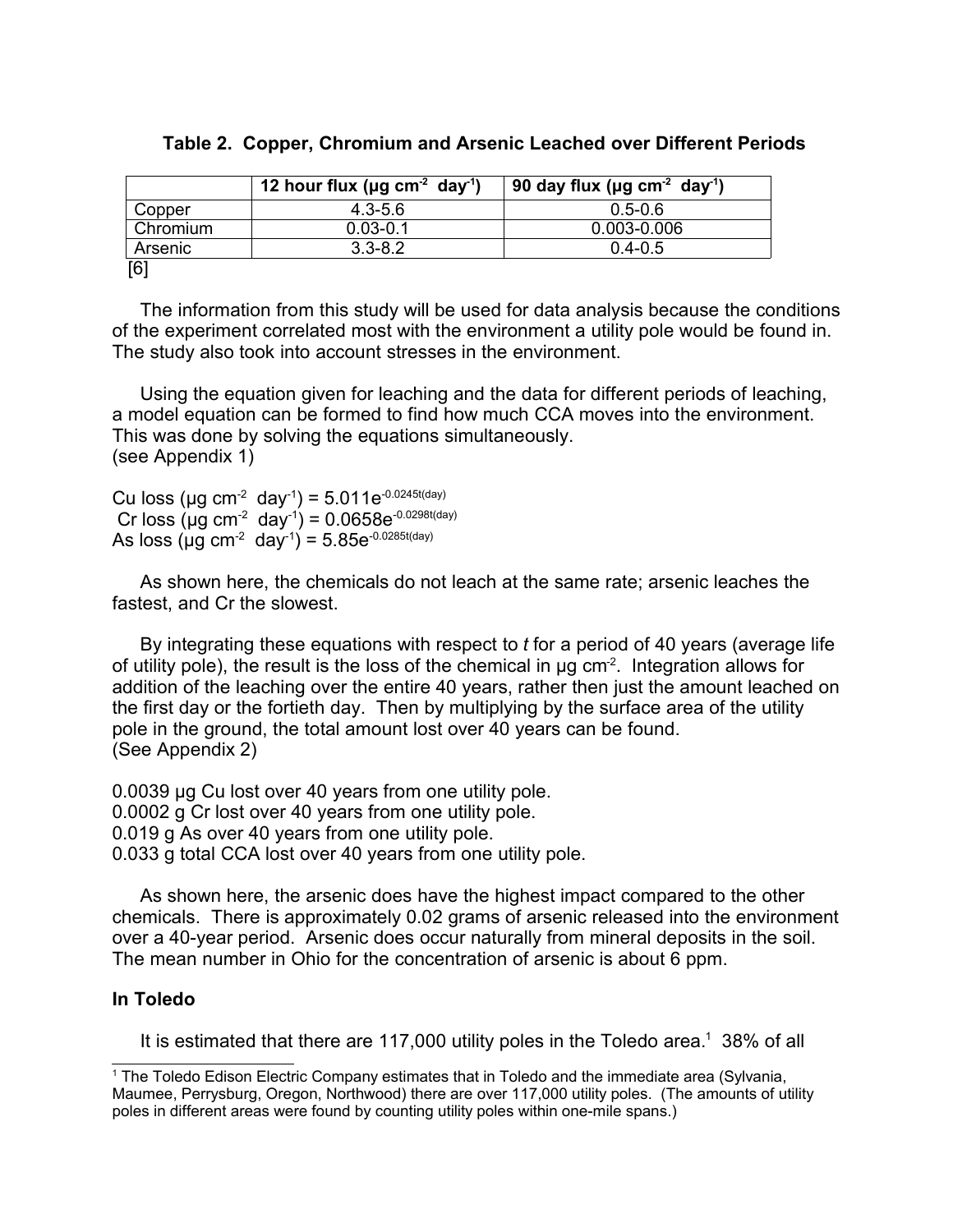utility poles are waterborne treated, and 95% of them are treated with waterborne CCA.

The U.S. Census for 2000, states that there are 84.08 square miles in the Toledo area. This means that on average there is 9.4 g arsenic per square mile. The limit of dermal contact with arsenic is 580 g/m<sup>3</sup>. Converting the 9.4 g/mi<sup>2</sup> to g/m<sup>2</sup> and multiplying the area by 1 meter to give cubic meters, reveals that an average of 3.6 µg As/m<sup>3</sup> is in Toledo's soil. This is well below the dermal contact limits. Arsenic is a naturally occurring element in the soil. The average natural level in Ohio is about 6 g As/ $m<sup>3</sup>$  soil. It can be concluded that the amount of arsenic leached from a utility pole does not greatly affect the amount of arsenic in the soil. Using the results from the previous calculations about how much arsenic is released into the environment, and multiplying all the factors together, an estimate on the amount of arsenic that has been released into the environment can be calculated. (See Appendix 3) Over the past 40 years there has over 790 g of arsenic released into the environment by the utility poles. Yet the CCA poles have not been leaking for 40 years and their density and impact vary based on certain patterned factors.

As is shown below (Table 3), there is a relationship between the number of poles, age of property, and average selling price of property in the neighborhood. Older neighborhoods have more poles per mile. As new neighborhoods are being built, the electrical lines are put underground, and so those areas have fewer utility poles. The areas with a lower average age of the properties are usually the ones that are farther away from downtown Toledo. Houses with a higher selling value have fewer utility poles. Census averages indicated that people of lower income live in houses with lower selling prices, and thus low-income people will have higher exposure to utility poles.

| <b>Number of Poles per</b> | <b>Average Age of Property</b> | <b>Average selling Price of</b> |
|----------------------------|--------------------------------|---------------------------------|
| mile                       | in Area (years)                | <b>House in Area</b>            |
| 72-90                      | 102                            | \$56,000                        |
| 60-68                      | 41                             | \$135,000                       |
| 59-63                      | 24                             | \$214,000                       |
| 0+                         | $24 - 41$                      | \$135,000-214,000               |

 **Table 3. Comparison of Utility Poles to Different Housing Areas**

There are more utility poles in neighborhoods or areas with longer average age of the property boundaries. Although some local properties were plated over one hundred fifty years old, CCA has not been accumulating on those properties for that long. CCA did not become a popular treatment until the 1980s. The copper, chromium, and arsenic ions of CCA move into the surface water and eventually move to the ground water. The City of Toledo tests its water for arsenic, chromium and copper. All of these chemicals are monitored, and levels are kept within EPA standards. Thus, while more CCA leaches from utility poles in older urban neighborhoods due to density and age, it involves minimal direct human contact, the leached chemicals move to sites (sewers) where it is treated by the City, and results in discharges within EPA standards.

By multiplying the number of utility poles in the Toledo area by the percentage of wood treated with CCA by the amount of CCA/utility pole, it is estimated that there will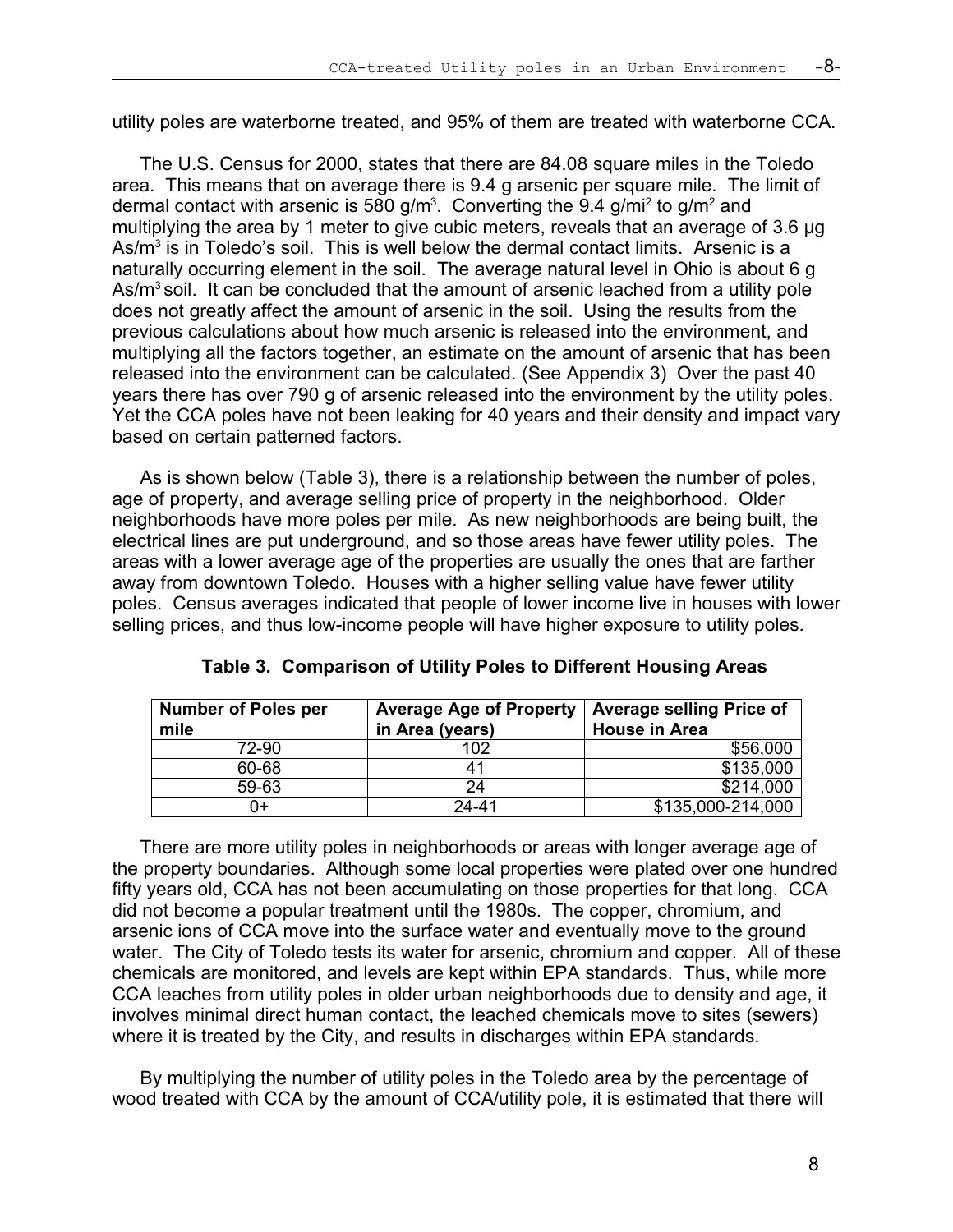be 40,000 kg of CCA to be disposed of in the Toledo area. This amount will start to be processed over the next 10 years. Depending on how many new poles treated with CCA replace the old poles will determine how that number will change. Given the Environmental oversight of the utility firms, it is probable that CCA treated wood will be disposed in an environmentally appropriate manner.

Suburban areas, where there is much more personal use of CCA treated wood for outdoor fixtures like swing sets or porches, may experience the most effects from CCA treated wood. Most people will rarely touch the utility pole in their yard, but they might touch their decks or swing sets every day. Because CCA is a waterborne chemical, there is a higher risk of CCA leaching when the wood is continually wet from rainfall or other sources and so when used to make something such as a deck, it has been advised that the wood is sealed. Many people do not seal their deck or swing sets. Weather treated wood should never be burned, especially while indoors or without ventilation since the human body will absorb the arsenic through continuous inhalation of the smoke faster then any other method. Thus, greater CCA exposure, in terms of both net amount leached and the amount of direct human contact is probably occurring in suburban areas and among individuals that are more affluent.

#### **Disposal**

Disposal is the final stage in the life of utility pole and is the most undesirable part of using CCA treated wood. In Florida in 1996, 110,000  $\text{m}^3$  of treated wood was disposed of and also 300 metric tons of CCA [10]. Because CCA only recently started being used widely as a wood preserver in utility poles, disposal of them will become a much greater problem in the future.

Utility poles can be taken out of service for many reasons, including damage from storms or cars, changing of utility lines, and the weathering affects that have caused the pole to become unusable. In the former of these reasons, parts of the pole can be reused. They may be reused as a utility pole in a different area or wood that is "clean" (not containing CCA) can be used for other wood products. Cooper [3] set up criteria for the quality of utility pole when reusing them: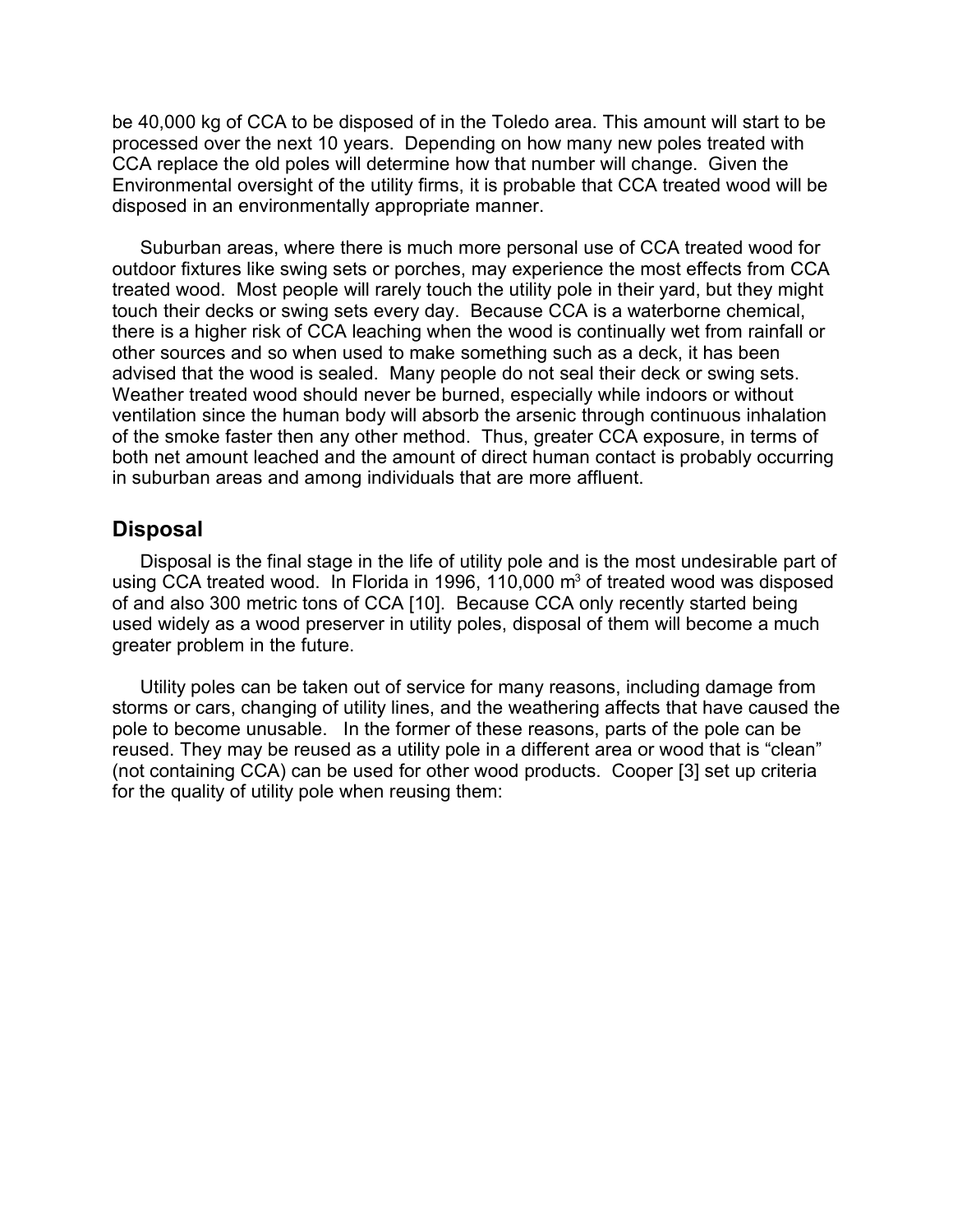| <b>Proposed Use</b>           | <b>Criteria</b>                                        |
|-------------------------------|--------------------------------------------------------|
| Re-use as a pole              | Less than 10 years old, good condition, greater than   |
|                               | 10.7 $m$ long                                          |
| Cedar roof shakes or shingles | Western red cedar only, top diameter 30 cm or greater, |
|                               | few knots                                              |
| 4.9 m saw log                 | Top diameter 15 cm or greater, sound, minimal          |
|                               | hardware                                               |
| 2.4 m saw log                 | Top diameter 15 cm or greater, sound, minimal          |
|                               | hardware                                               |
| Round Building poles or posts | 2 m or longer, sound                                   |
| Firewood                      | Untreated northern white cedar or western red cedar    |
| Landfill disposal             | Excessive rot or mechanical damage, excessive          |
|                               | hardware, heavy preservative bleeding                  |
| [3]                           |                                                        |

#### **Table 4. Criteria for Reuse of Utility Poles**

This study covered all types of utility poles, and all preservative types. After acquiring utility poles that companies took out of service, Cooper [3] evaluated them. The results from their criteria show that 8% can be re-used as poles, 15% can be used as shingles, 35% can be used as saw logs, 22% can be reused as posts or firewood, and 10% were deemed for landfill disposal only.

 There is so much CCA left in the treated wood that one has to be careful of the way they are disposing of it. There are many ways of disposing of utility poles. With our current technology, the most common and most environmentally sound method is burial. This is done in areas lined with a material that will not let the CCA leach into the general environment.

Sometimes CCA treated wood is mixed in with regular wood products to be incinerated. This is very harmful to the environment. The copper and chromium accumulate in the wood ash, while the arsenic is vaporized and ends up in the atmosphere. The amount of arsenic vaporized varies, but has been reported to be between 8 and 95% [6]. The EPA has set standards on the amount of certain chemicals that can be released into the atmosphere called Toxic Characteristic Leaching Procedure (TCLP). In a recent study, CCA treated wood made up 10.7% of the wood being incinerated for fuel. The results of this exceeded the TCLP limits on arsenic by a factor of 26. [4] CCA treated wood should never be burned, especially in private houses.

Currently, Helsen et al. [5] are researching low temperature pyrolysis as a useful technique of getting rid of CCA treated wood. This allows the wood to be burned for fuel and still remove a high percentage of the copper, chromium, and arsenic. In their design the wood is pyrolysized at low temperatures and with no oxidizing agents, this allows the recovery of copper chromium and arsenic to be high. Pyrolysis is the transformation of a compound caused by heat. When pyrolysis occurs, the wood is ground up and converted into a CCA rich charcoal. The CCA can then be separated out of the charcoal by grinding up the charcoal and by utilizing the different densities of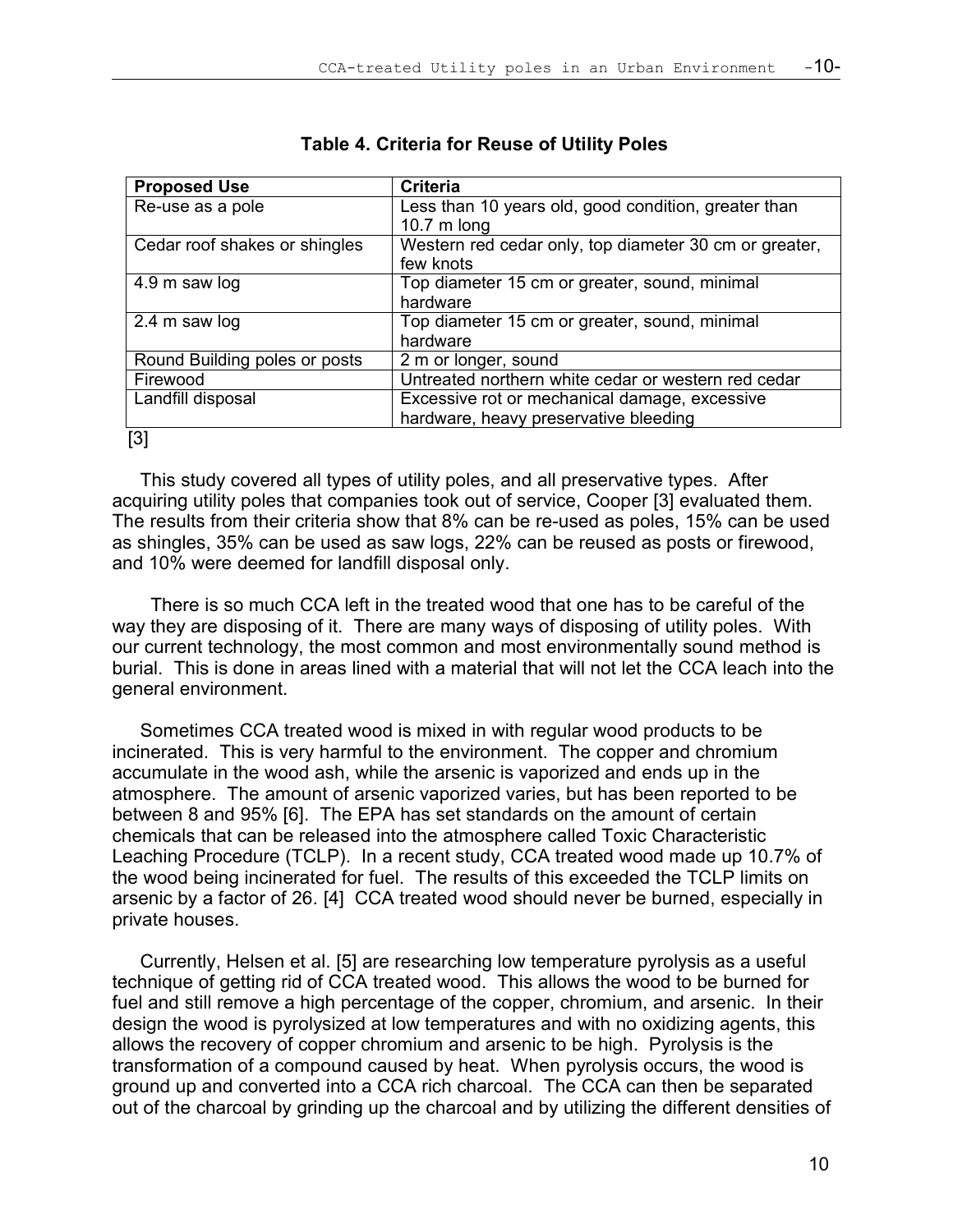the substances in centrifuges and filters. This produces a substance that is 100% pure charcoal, and can be used elsewhere. During the process there were four waste streams monitored: the pyrolysis residue (charcoal), liquid product which is used in cooling the gas from the pyrolysis reactor, the gas separated from the cold water, and the filter which filtered the gas. The water is recycled throughout the entire process.

Helson et al [5] started the experiment with wood treated with type C CCA: 32.5% Cu, 41.1% Cr, 26.4% As.

|                          | Cr(%) | Cu (%) | As $(\% )$ |
|--------------------------|-------|--------|------------|
| CCA treated wood         | 100   | 100    | 100        |
| <b>Pyrolysis Residue</b> | 98.0  | 97.9   | 82.3       |
| Liquid product           | 0.071 | 4.2    | 2.9        |
| Filter                   | 0.016 | 0.014  | 0.12       |
| Gas                      | 1.91  | $-211$ | 14.7       |

|  |  | <b>Table 5. Results of Low Temperature Pyrolysis Tests</b> |  |  |  |
|--|--|------------------------------------------------------------|--|--|--|
|--|--|------------------------------------------------------------|--|--|--|

(Gas values were found through subtraction) [5]

If this process could be practically applied to disposal of treated wood, the CCA could be recovered and used again. The pyrolysis residue could be resold as charcoal.

Bioremediation and treatment with other chemicals are also options. Kartal [7] did a study trying to find a way to remove the CCA from the wood so that it can be reused as particleboard or other composite wood product. In the study, they used the organism *Bacillus licheniformis* that changes the chemical make-up of the CCA into a water-soluble form and allows to CCA to be removed more easily. They also used acid extraction to try to remove the CCA with oxalic acid. When the wood was first made into particleboard and then treated, there was a significant change in the amount in each component of CCA.

|                               | % Cu leached | % Cr leached | % As leached |
|-------------------------------|--------------|--------------|--------------|
| CCA treated particle board    | 2.60         | 2.37         | 21.95        |
| Acid treated particle board   | 35.18        | 54 71        | 74.57        |
| Bio-remediated particle board | 37.62        | 31.05        | 34.58        |
|                               |              |              |              |

This could be put to use in waste disposal sites. The leached particleboard could be reused for other purposes. But as we can see, just normal leaching of the arsenic is high. Using the acid, large amounts of the arsenic and chromium are removed.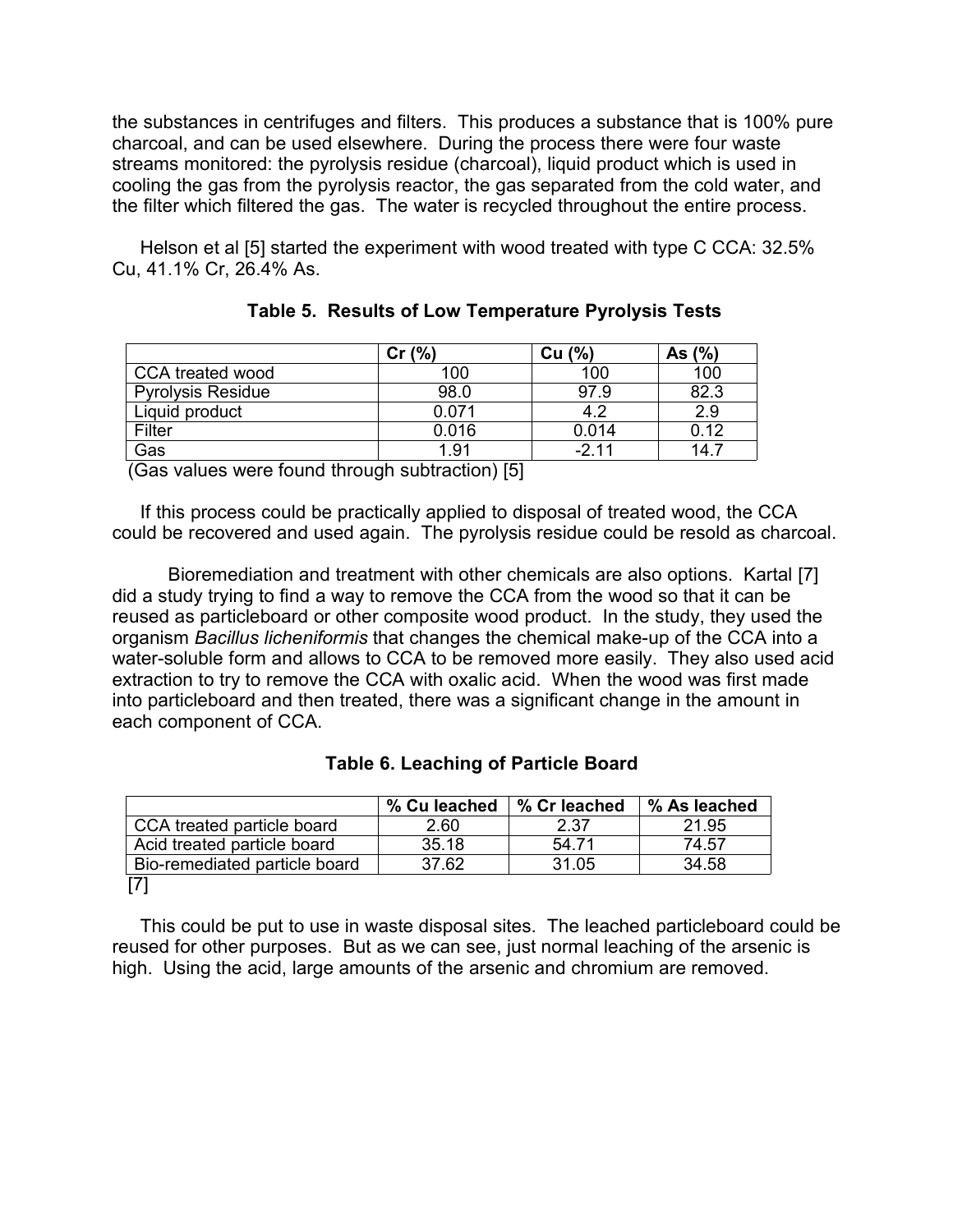#### **In Toledo**

Multiplying the number of utility poles in the Toledo area by the percentage of wood treated with CCA by the amount of CCA/utility pole, it is estimated that there will be 40,000 kg of CCA to be disposed of in the Toledo area from utility poles. (see Appendix 4) This amount will start to be processed over the next 10 years. Toledo Edison indicated that they are turning to alternative sources for the utility poles and are phasing the CCA poles out of use.

## **Implications of the Findings**

The existence of utility poles, even in older urban neighborhoods where they are more densely sited and have been in place for longer periods, does not pose a meaningful health hazard for residents nor a significant burden for the local water treatment facility. They amount of poles used will probably not increase significantly in the region, given the trend toward burying lines in new suburban areas. And, while Toledo Edison will need to pay for the proper disposition and/or disposal of poles, this should be a minor expense relative to their total cost of operation.

## **Conclusion**

Urban America has a higher amount of utility poles then the rural environment. But the amount of CCA in the urban environment is still below the EPA limits. Suburban areas, where there is much more personal use of CCA treated wood for outdoors fixtures like swing sets or porches, might experience the most effects from CCA treated wood. On a daily basis, most people will not touch the utility pole in their yard, but they might use their decks or swing sets every day. Because CCA is a waterborne chemical, there is a higher risk of CCA leaching when the wood is continually wet from rainfall or other sources. If CCA treated wood is used to make something such as a deck, it has been advised that the wood is sealed. Weather treated wood should never be burned, especially while indoors or without ventilation. The human body will absorb the arsenic through continuous inhalation of the smoke from CCA treated wood faster then any other method. Although our current disposal methods are adequate, other methods of disposing chemically treated wood need to be explored. Buried toxic chemicals are still in the environment and need to be removed.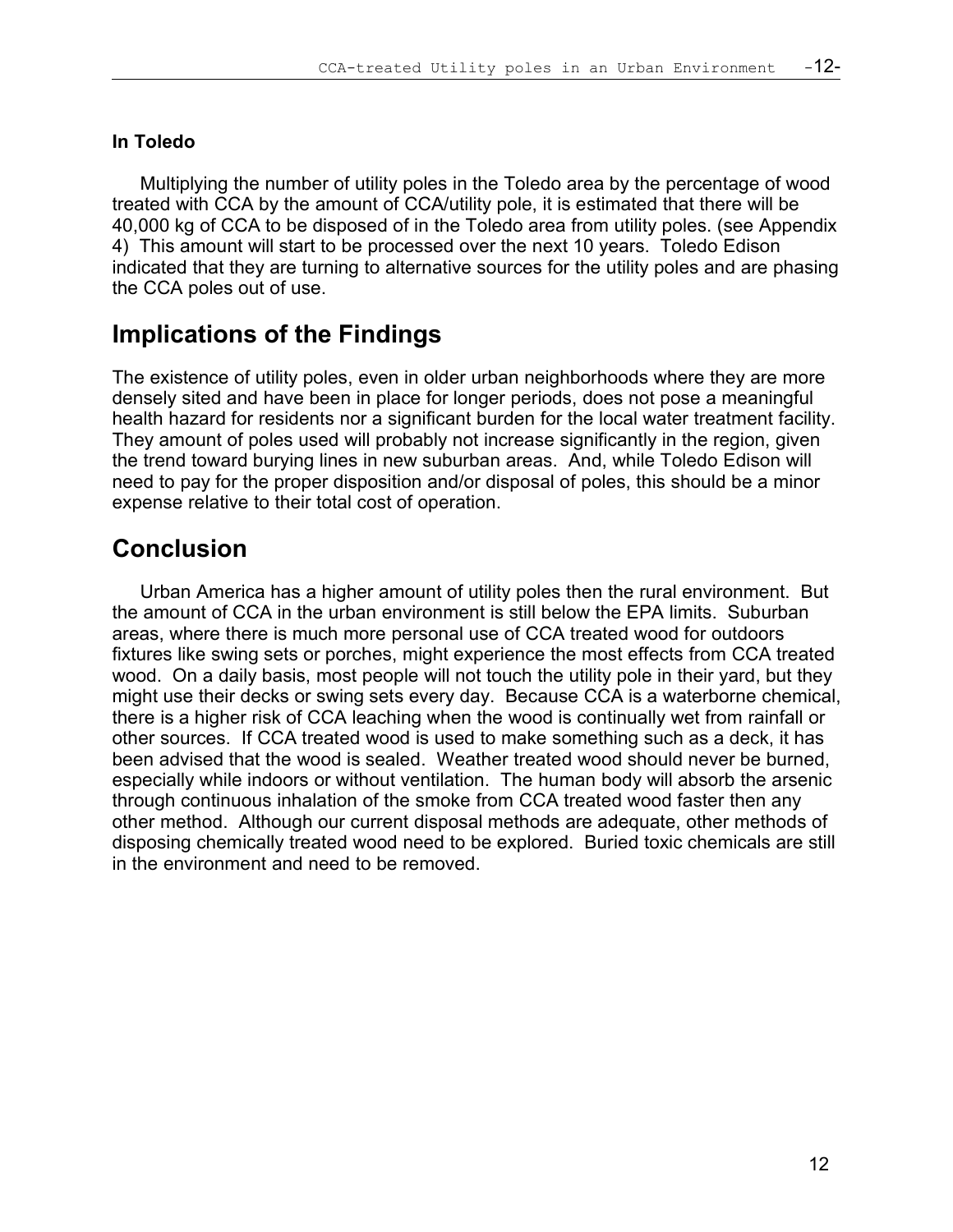## **Appendices**

### **Appendix 1**

(For value ranges, a mean value was used.)

As loss  $A = ke^{rt}$  $5.75 = ke^{0.5t}$  $0.45 = ke^{90t}$ Solve for k and r simultaneously  $r = -0.0285$  $k = 5.85$ 

## **Appendix 2**

Integration There are 14600 days in 40 years.  $\int_0^{14600} 5.85 e^{-0.0285t} dt$  $\int_{0}^{14000}$  5.85 $e^{-0.0285}$  $\left[(-0.0285)(5.85)e^{-0.0285t}\right]_0^{14600}$  $\bf{0}$  $(-0.0285)(5.85)e^{-0.0285t}$  $(-0.0285)(5.85)e^{-0.0285(14600)} - (-0.0285)(5.85)e^{-0.0285(0)}$ As loss =  $0.1667 \mu g \text{ cm}^{-2}$ 

Surface Area SA =  $2\pi r l + \pi r^2$  $r = 16.25$  cm  $l = 11m = 1100$  cm  $SA = 113141.5$  cm<sup>2</sup> (SA) (As loss) = (113141.5 cm<sup>2</sup>)(0.1667 µg cm<sup>-2</sup>) = 18860.7 µg As over 40 years

The same method was applied for the other chemicals

### **Appendix 3**

117,000 Poles in Toledo  $\times$  0.38 waterborne treated  $\times$  0.95 type CCA  $\times$  18860.7 µg total CCA lost over 40 years = 0.796 kg As released

### **Appendix 4**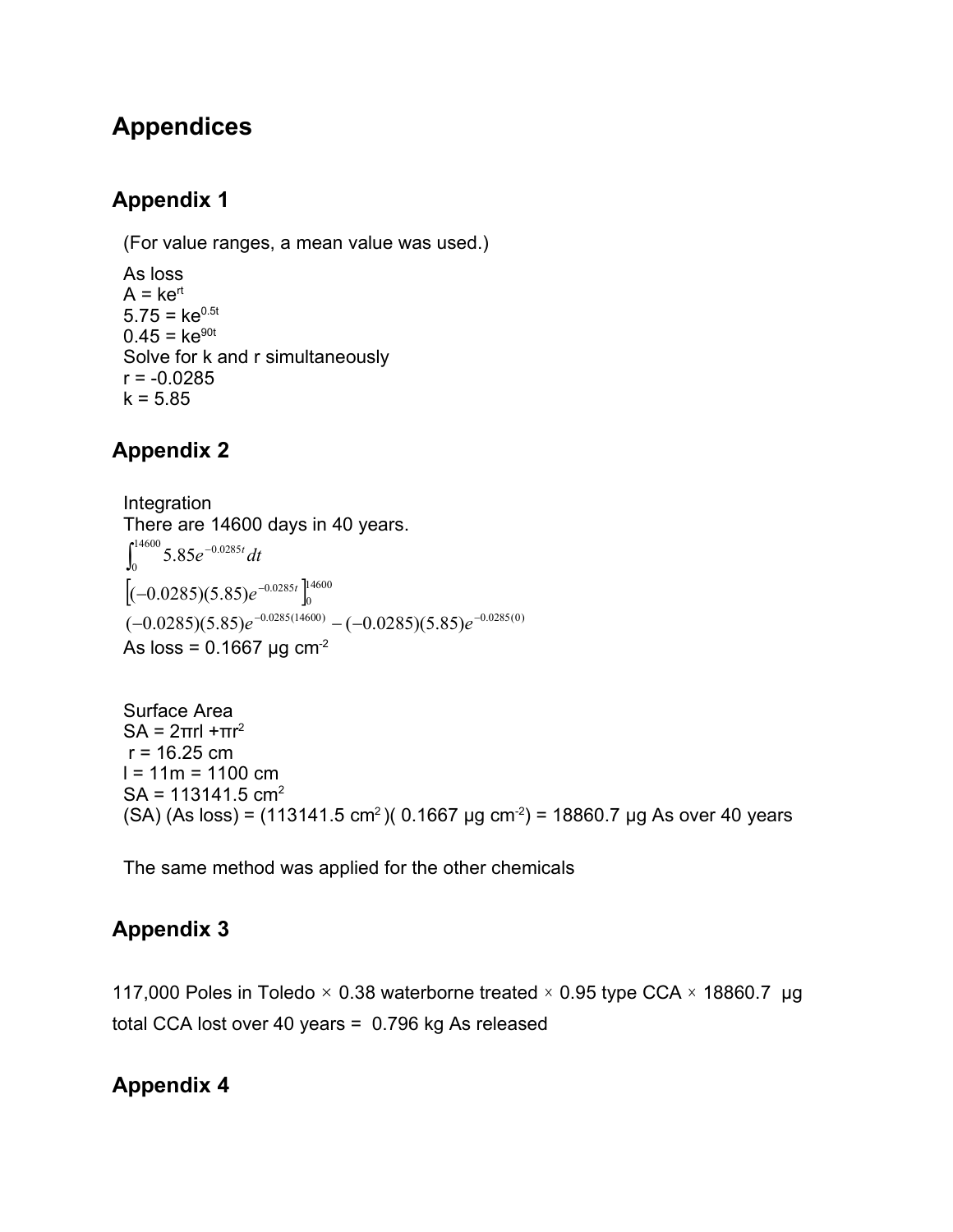There was 110,000 m<sup>3</sup> of treated wood and 300 metric tons of CCA disposed of in Florida in 1996.

$$
\left[\frac{110,000m^3}{0.35m^3}\right] = 314286 poles
$$

300 metric tons =  $3 \times 10^8$  g

$$
\frac{3\times10^{8}g}{314286 \rhooles} = 954.5 \frac{gCCA}{pole}
$$

117,000 Poles in Toledo  $\times$  0.38 waterborne treated  $\times$  0.95 type CCA  $\times$  954.5 g CCA/pole = 40315.21 kg CCA to be disposed of.